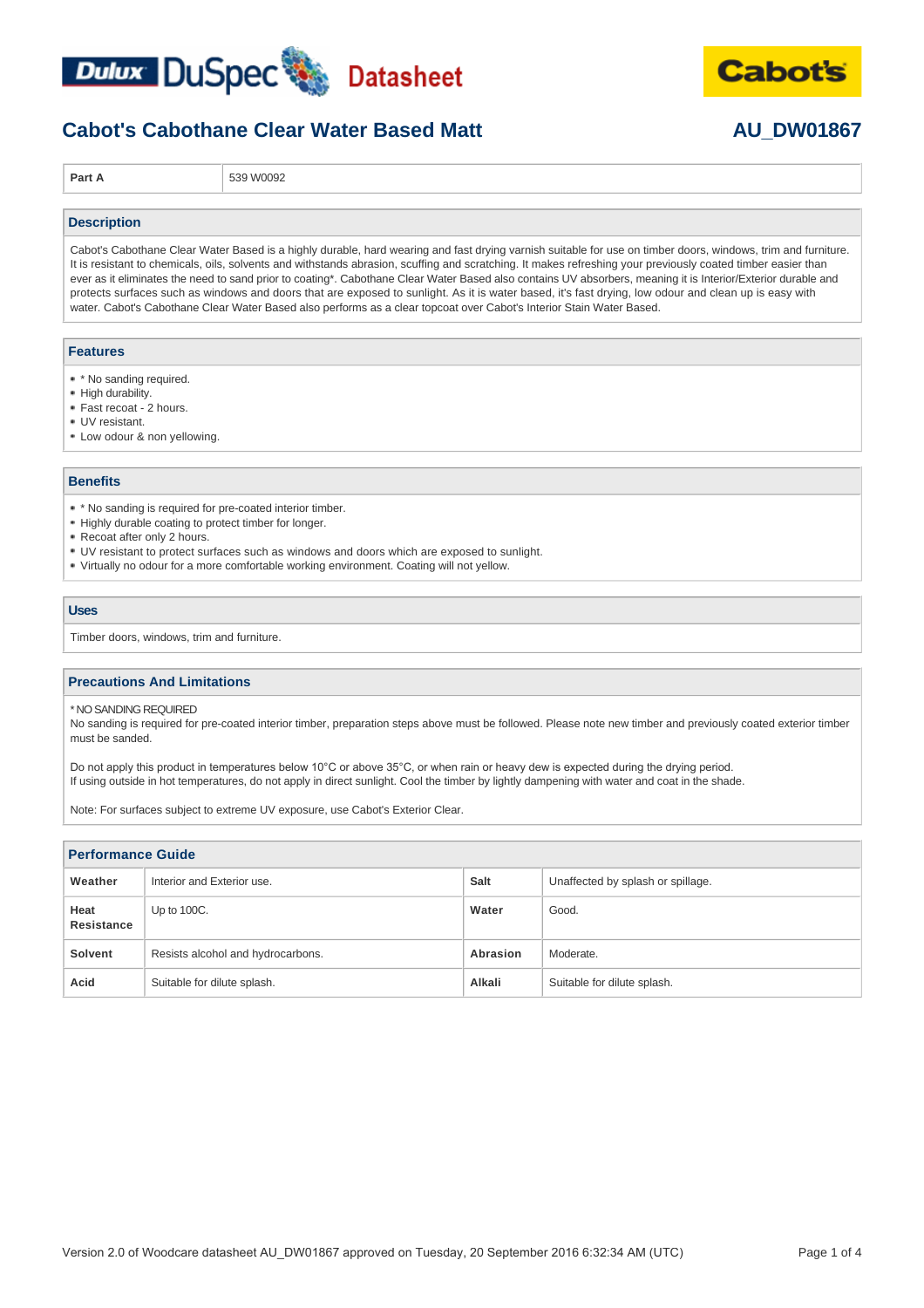# Dulux DuSpec Datasheet



| <b>Typical Properties</b>                           |                                                                                                                                                                                                                                           |         |                                                 |       |                                                                                                                                                                                                                                                                                                                                                                                                             |  |
|-----------------------------------------------------|-------------------------------------------------------------------------------------------------------------------------------------------------------------------------------------------------------------------------------------------|---------|-------------------------------------------------|-------|-------------------------------------------------------------------------------------------------------------------------------------------------------------------------------------------------------------------------------------------------------------------------------------------------------------------------------------------------------------------------------------------------------------|--|
| Gloss Level                                         | Matt. 22% when measured at 85 degrees.                                                                                                                                                                                                    |         | Colour                                          | Clear |                                                                                                                                                                                                                                                                                                                                                                                                             |  |
| <b>Components</b>                                   | 1                                                                                                                                                                                                                                         |         | Number Of<br>Coats                              | 3     |                                                                                                                                                                                                                                                                                                                                                                                                             |  |
| V.O.C. Level                                        | $<$ 15g/L                                                                                                                                                                                                                                 |         | <b>Meets GBCA</b><br><b>VOC</b><br>Requirement? | Yes.  | Total Volatile Organic Content (TVOC) values are<br>calculated in accordance to the stated methodology within<br>Green Star Technical Manuals. The TVOC content is<br>theoretically calculated as the sum total of the known VOC<br>values of the product's raw material components. These<br>materials include the base paint plus additional low VOC<br>tinter required for non-factory packaged colours. |  |
| <b>Touch Dry</b>                                    | 30 minutes                                                                                                                                                                                                                                |         |                                                 |       |                                                                                                                                                                                                                                                                                                                                                                                                             |  |
| Clean Up                                            | Water                                                                                                                                                                                                                                     |         |                                                 |       |                                                                                                                                                                                                                                                                                                                                                                                                             |  |
| Application<br>Method                               | M۱<br>Air Spray<br><b>Brush</b>                                                                                                                                                                                                           |         |                                                 |       |                                                                                                                                                                                                                                                                                                                                                                                                             |  |
| Application<br><b>Conditions</b>                    | <b>Solids By Volume</b>                                                                                                                                                                                                                   | 30      |                                                 |       |                                                                                                                                                                                                                                                                                                                                                                                                             |  |
|                                                     |                                                                                                                                                                                                                                           | Min     |                                                 | Max   | Recommended                                                                                                                                                                                                                                                                                                                                                                                                 |  |
|                                                     | Wet Film Per Coat (microns)<br>Dry Film Per Coat (microns)                                                                                                                                                                                |         |                                                 |       | 63<br>19                                                                                                                                                                                                                                                                                                                                                                                                    |  |
|                                                     | Recoat Time (min)                                                                                                                                                                                                                         | 2 hours |                                                 |       |                                                                                                                                                                                                                                                                                                                                                                                                             |  |
|                                                     | Theoretical Spread Rate (m <sup>2</sup> /L)                                                                                                                                                                                               |         |                                                 |       | 16                                                                                                                                                                                                                                                                                                                                                                                                          |  |
| <b>Typical</b><br><b>Properties</b><br><b>Notes</b> | SPREADING RATE<br>Approximately 16 square metres per litre depending on the porosity and condition of the timber.<br>DRYING AND RECOAT TIME<br>All timings quoted at 25C and 50% humidity. Cooler or humid conditions may require longer. |         |                                                 |       |                                                                                                                                                                                                                                                                                                                                                                                                             |  |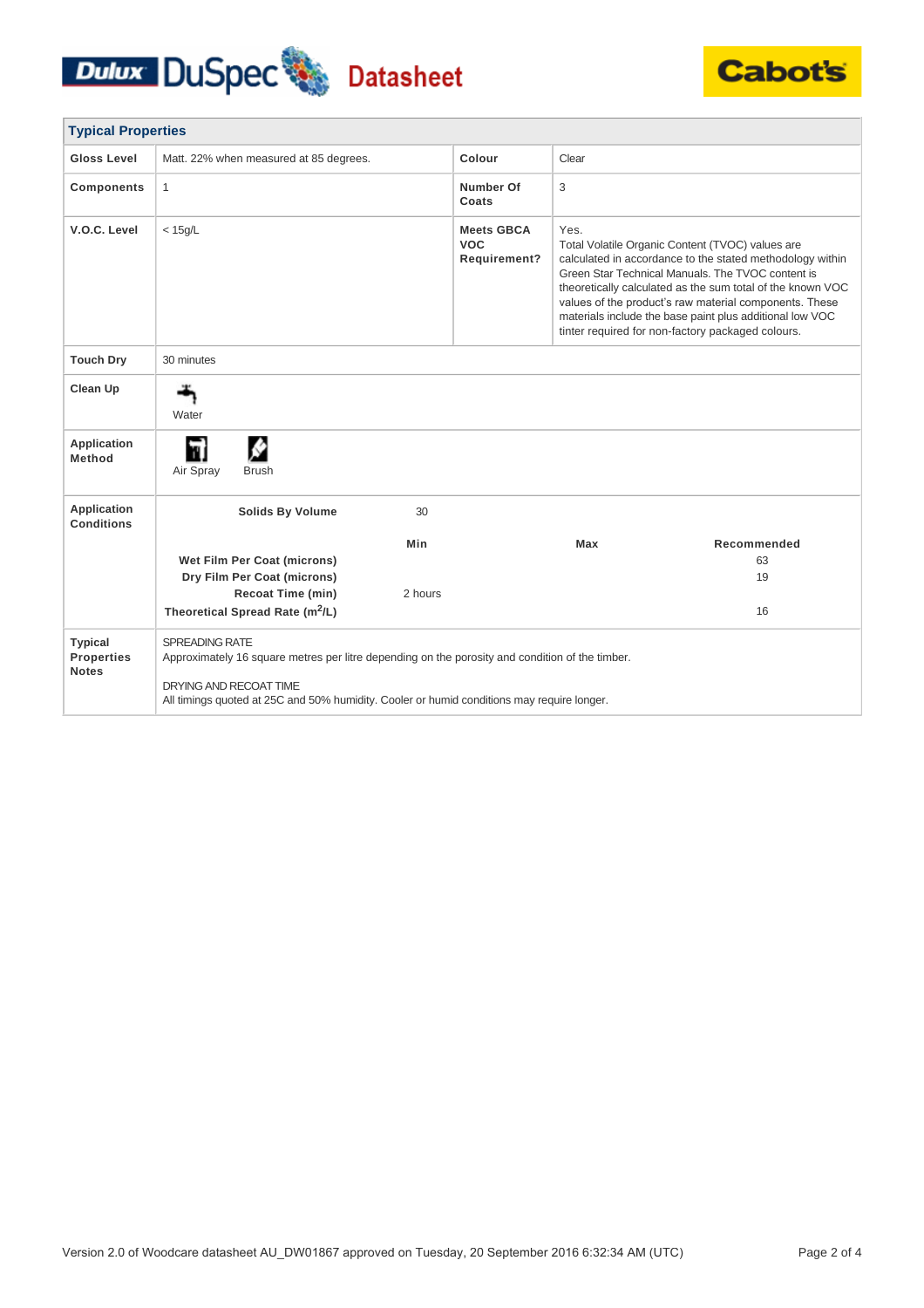# Dulux DuSpec Datasheet



| <b>Application Guide</b>                            |                                                                                                                                                                                                                                                                                                                                                                                                                                             |
|-----------------------------------------------------|---------------------------------------------------------------------------------------------------------------------------------------------------------------------------------------------------------------------------------------------------------------------------------------------------------------------------------------------------------------------------------------------------------------------------------------------|
| <b>Surface</b><br>Preparation                       | * * NO SANDING REQUIRED<br>No sanding is required for pre-coated interior timber, preparation steps below must be followed. Please note new timber and previously<br>coated exterior timber must be sanded.                                                                                                                                                                                                                                 |
|                                                     | Note: Fill nail holes, cracks and other defects with Cabot's Wood Tone Putty after applying the first coat of this product for accurate colour<br>matching.                                                                                                                                                                                                                                                                                 |
|                                                     | Remove stains, dirt, wax, grease and oil with mineral turpentine. Remove any polish with a suitable polish remover.                                                                                                                                                                                                                                                                                                                         |
|                                                     | <b>Note</b><br>Previously coated interior timber with highly visible scratches, imperfections or surfaces that are severely worn must be sanded prior to<br>coating.                                                                                                                                                                                                                                                                        |
|                                                     | <b>BARE INTERIOR TIMBER</b><br>Sand the surface smooth using 180 - 240 grit sandpaper. Sand only in the direction of the grain. Remove all traces of sanding dust.                                                                                                                                                                                                                                                                          |
|                                                     | <b>BARE EXTERIOR TIMBER</b><br>Allow timber to weather for 4 - 6 weeks. For exterior surfaces only, clean with Cabot's Deck Clean following label instructions.                                                                                                                                                                                                                                                                             |
|                                                     | PREVIOUSLY COATED INTERIOR TIMBER<br>Thoroughly clean the surface with Cabot's Floor Clean and allow to dry.<br>Apply one coat to a small test area. Allow to dry for 3 hours. Press sticky tape firmly to the surface and pull off quickly. If the coating<br>comes off, sand back further to a sound surface.                                                                                                                             |
|                                                     | PREVIOUSLY COATED EXTERIOR TIMBER<br>For best results, remove back to bare timber using a paint stripper, or sanding. For exterior surfaces only, clean with Cabot's Deck Clean<br>following label instructions.                                                                                                                                                                                                                            |
| Application<br>Procedure<br>And<br><b>Equipment</b> | • Note: Do not shake can<br>Stir thoroughly with a broad flat paddle before and during use.<br>Apply with a good quality brush or spray gun. If spraying, back brushing is recommended. If brushing, always brush in the direction of the<br>grain.<br>Allow to dry for a minimum of 2 hours. For best results, lightly sand to remove any grain raise using 240 grit paper. Remove all sanding<br>dust.<br>Apply 2nd & 3rd coats as above. |
|                                                     | STAINING BARE INTERIOR TIMBER<br>If timber is to be stained, apply one coat of Cabot's Interior Stain Water Based or Stain & Varnish Water Based following label instructions.<br>For Cabot's Interior Stain Water Based only: Allow stain to dry for 2 hours and apply 3 coats of Cabothane Clear following application<br>procedure above.                                                                                                |
|                                                     | Note - To stain previously coated timber, sand back to bare timber before staining.                                                                                                                                                                                                                                                                                                                                                         |
|                                                     | <b>HINTS</b><br>Cabot's Cabothane Clear is not suitable for:<br>previously wax coated finishes<br>walk-on areas<br>extreme UV exposure<br>broad wall application                                                                                                                                                                                                                                                                            |
|                                                     | For surfaces subject to extreme UV exposure, use Cabot's Exterior Clear.                                                                                                                                                                                                                                                                                                                                                                    |